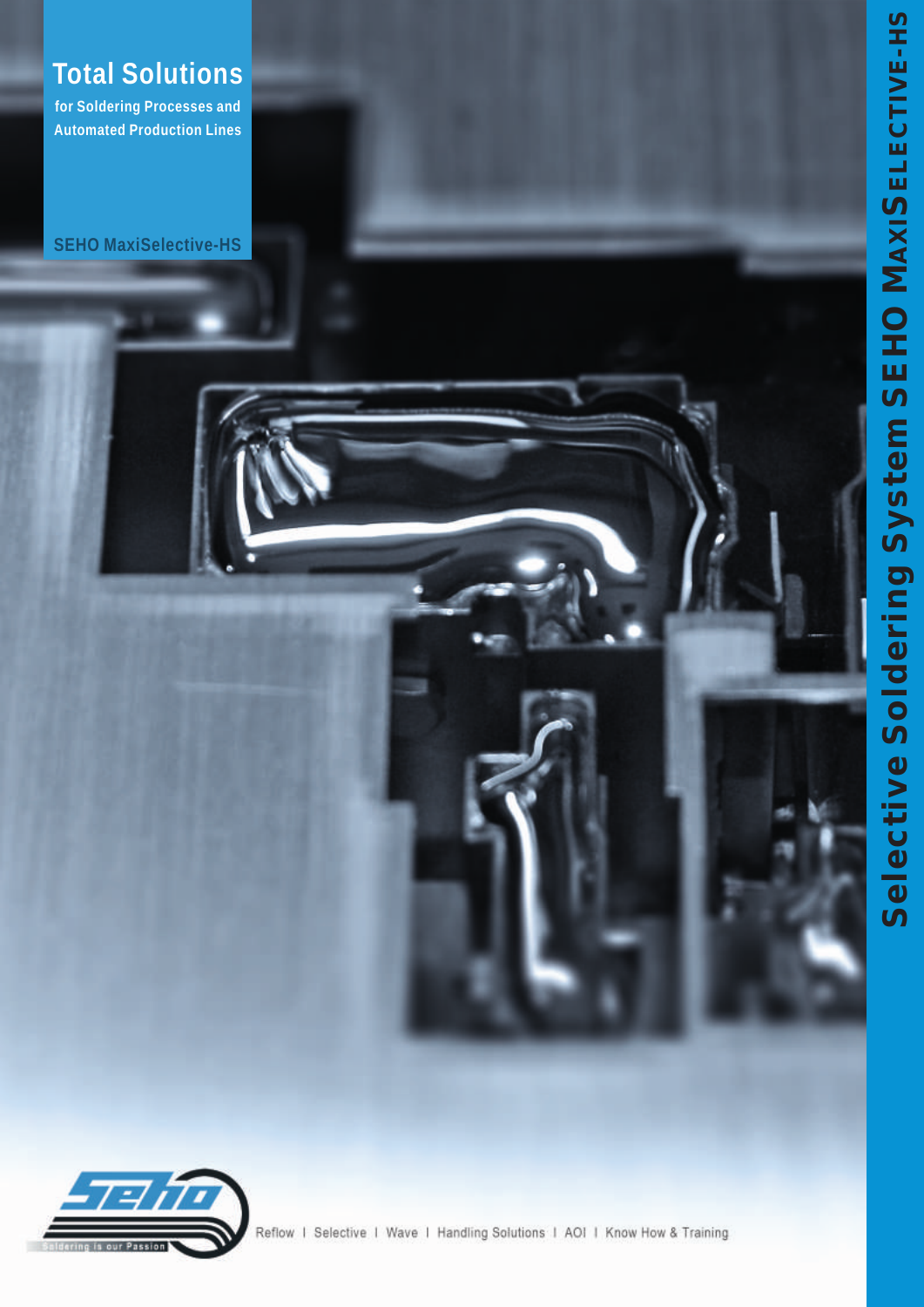## **Maximum Production Volumes**

- **High speed selective soldering system from SEHO that guarantees shortest cycle times less than 20 seconds.**
- **• This "one product system" is the ideal solution for mass production.**
- **• Parallel processes in the fluxing, preheating and soldering area + parallel transfer of assemblies to the next work station = shortest throughput times.**
- **• High precision miniwave soldering process with product specific multi nozzle tools.**
- **• Nitrogen inertion of the multiwaves guarantees highest soldering quality and minimum maintenance.**
- **• Maximum process safety: flux quantity monitoring, gradient-controlled preheat process, automatic wave height control and many more.**
- **• Simple and comfortable teach process.**
- **• Processing of PCBs directly or in carriers.**
- **• Two individually configurable basic versions that are flexibly expandable.**

#### **High Speed Selective Soldering: MaxiSelective-HS**

The MaxiSelective-HS represents the high speed selective soldering system from SEHO. It is the perfect solution when highest soldering quality and shortest cycle times are required.

Parallel processes in the fluxing, preheating and soldering area, simultaneous contact of all solder joints with product specific multi nozzle soldering tools as well as the parallel transfer of the assemblies to the next work station make this "one product machine" the ideal system for mass production.

Two basic machine versions of the MaxiSelective-HS that can be equipped with four or six stations working in parallel, offer the flexibility needed to meet your individual production requirements. Additional buffer stations at the inlet and outlet of the machine complete this high speed system. In order to meet complex production challenges or to respond to increasing manufacturing volumes, the MaxiSelective-HS can be expanded with additional modules or it may be combined with other machine types, also at any later date.

**SEHO MaxiSelective-HS: The selective soldering system for maximum throughput requirements.**



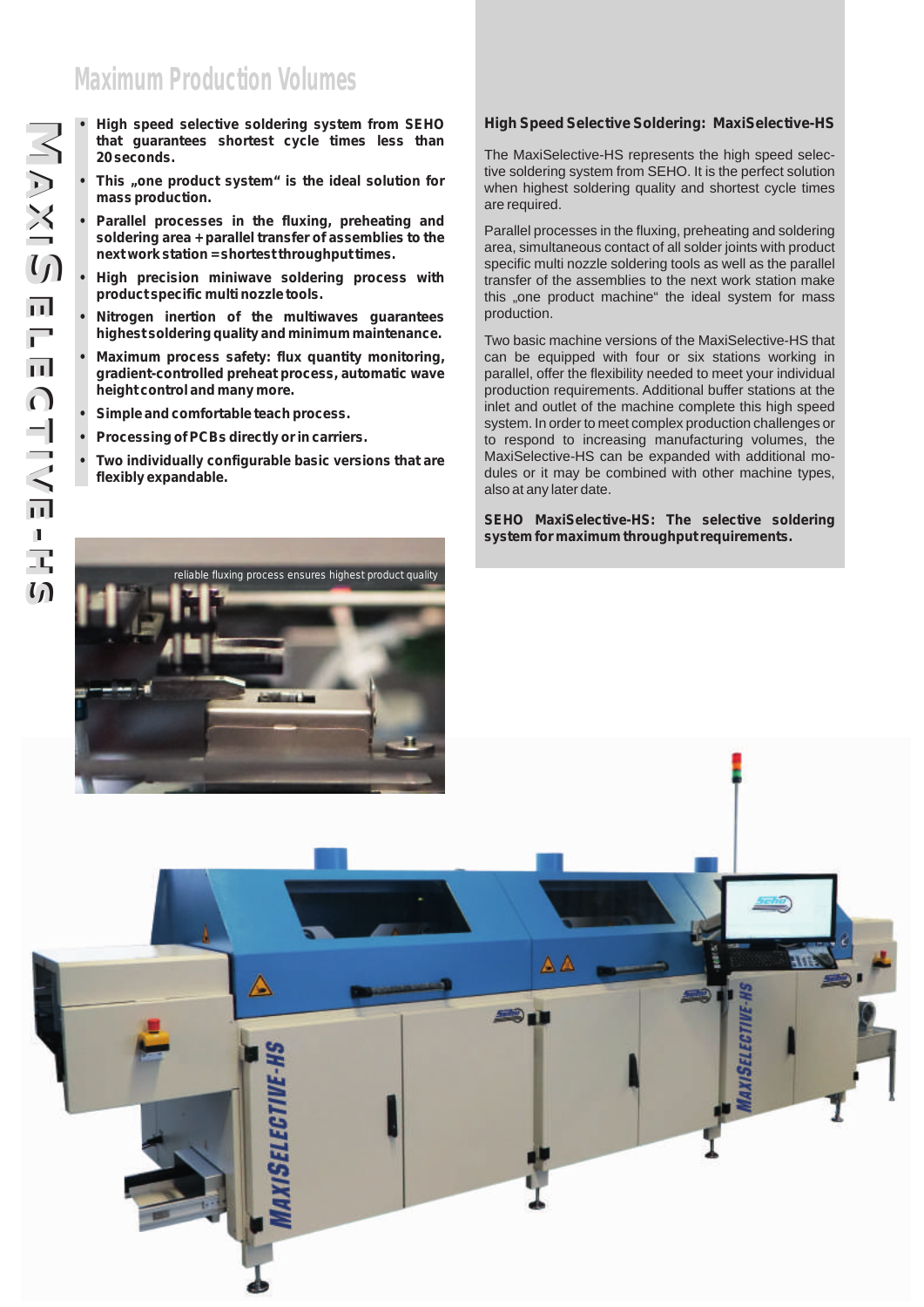

#### **The Process Cycle: Optimum Timing**

The MaxiSelective-HS is equipped with a segmented pinchain conveyor system allowing highest production volumes.

The printed circuit boards or carriers are reliably positioned at the various work stations. After parallel processing of the products at each station they are also parallely passed on to the next work station.

Using this efficient concept, there are virtually no waiting times and pure handling times are reduced to a minimum. As a result the MaxiSelective-HS provides shortest cycle times of less than 20 seconds.

#### **The Processes: Guarantee for Highest Quality**

The MaxiSelective-HS is provided with the micro drop jet fluxing system from SEHO to ensure reliable flux deposition to the point. With this high precision system, surrounding areas will not be wetted and any residues on the printed circuit boards are reduced to a minimum. Serveral nozzle heads and micro drop jet nozzles can be used simultaneously to further reduce cycle time.

The preheat area consists of multiple stations with quartz heaters. It is designed as a closed tunnel thus realizing an outstanding high energy efficiency.

Each emitter of the quartz heatings can be programmed individually. This, on the one hand, includes the individual product specific activation of each emitter, to minimize energy consumption.

Moreover, the heating power and heating time can be programmed for each emitter individually. This ensures a reproducible and very homogeneous temperature profile on the entire assembly, even in case of very different mass.

Using a pyrometer, the preheat temperature profile can be adjusted precisely and gradient-controlled, to correspond to specific temperature requirements of the assemblies.

The innovative soldering area of the SEHO MaxiSelective-HS is equipped with a soldering unit featuring product specific multi nozzle tools. This ensures shortest cycle times.

Multi nozzle tools from SEHO offer unique features that ensure maximum reliability and reproducibility of your soldering processes:

- **perfect peel-off due to debridging knives**<br>**p** ideal hole fill that is achieved with permit
- ideal hole fill that is achieved with permanently flowing miniwaves and an outstanding high energy transfer rate
- solder ball protection
- **quick-release fasteners for shortest maintenance times.**

In addition, the solder wave height control ensures a stable process window and guarantees highest quality even in case of very complex assemblies.

Due to the efficient nitrogen inertion in the soldering area that may additionally cover a continuous monitoring of the nitrogen quality, the MaxiSelective-HS guarantees a soldering process that requires minimum maintenance and provides highest soldering quality.

For cooling of assemblies from top side, a cooling area may be installed in the outlet conveyor of the MaxiSelective-HS.

#### **100 % Process Control: Reliable Results**

The MaxiSelective-HS is featured with an up-to-date control technology. Sensors and software tools monitor and control all process steps. SEHO's unique flux quantity monitoring system monitors the actual flux quantity jetted by the nozzle during the process, without any influence on the cycle time. This award-winning system guarantees highest process reliability and constant process conditions.

Monitoring systems in the preheat area make for reproducible and gradient-controlled temperature profiles.

In the soldering area, the solder level control with automatic wire supply as well as the automatic wave height control ensure reliable processes with excellent soldering results.

All processes can be traced completely with the machine communication software mcServer. mcServer systematically collects, analyzes and prepares statistically all machine and process parameters.